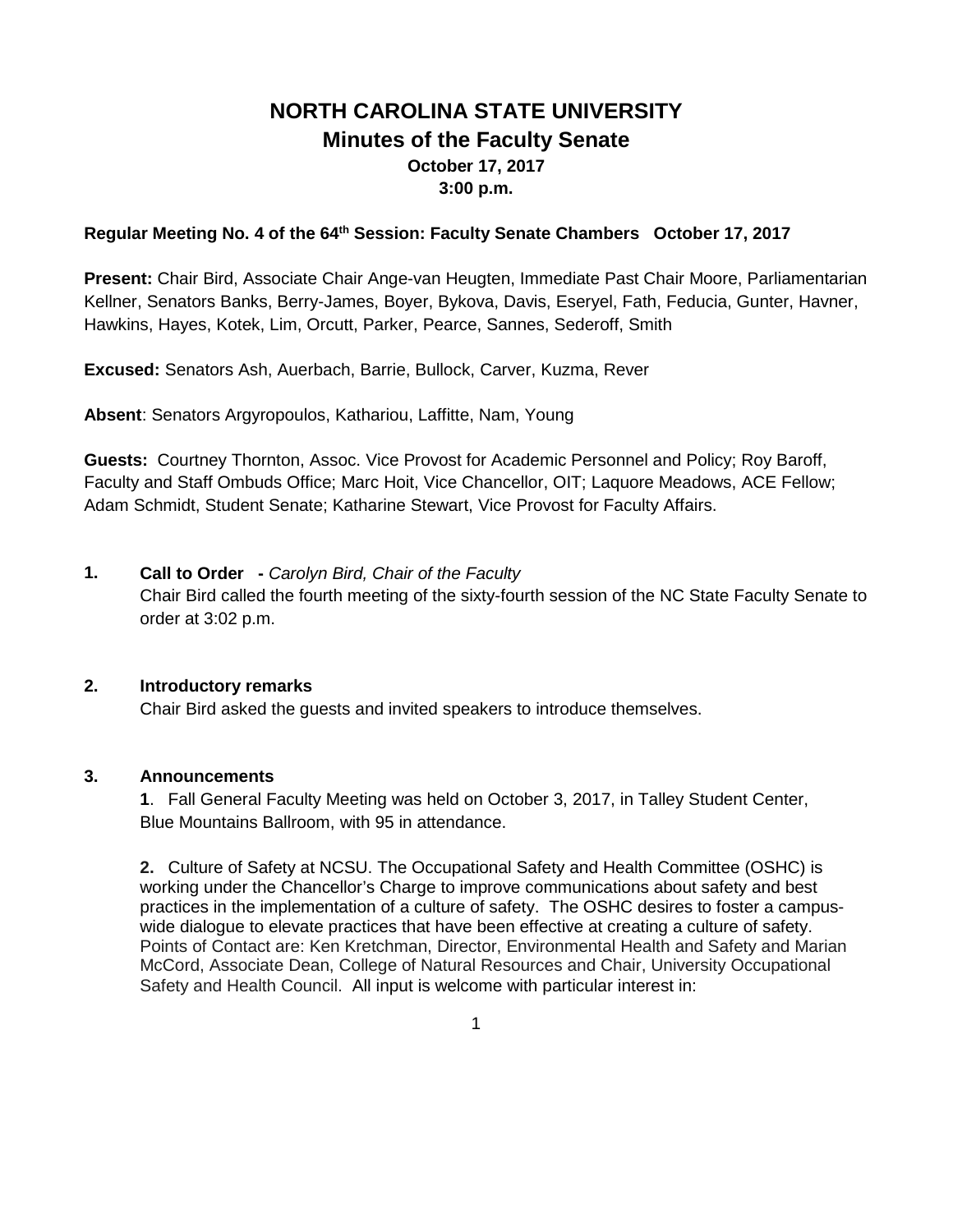- How the faculty member orients and mentors new students and staff regarding safe work procedures
- Approaches to performing hazard assessments prior to new tasks or experiments
- Approaches to ensure persons use the appropriate personal protective equipment

**3**. Chancellor's Fall Address. Friday, November 3<sup>rd</sup> at 2:30pm, in Talley Student Union, Stewart Theater. Chancellor Randy Woodson. He will address the University's many achievements, speak to its challenges, and look ahead to its extraordinary future**.** Light refreshments follow his address. Visit redwhiteweek.ncsu.edu

# **4. Approval of the Minutes, Regular Meeting No. 3 of the 64th Session,**

**September 19, 2017 -** Associate Chair Ange-van Heugten called for a motion to approve the minutes for the third meeting of the 64th session of the NC State Faculty Senate. A motion and second were made and the minutes were unanimously approved, with noted grammatical corrections.

### **5. Provost's Remarks** – *Katharine Stewart, Vice Provost for Faculty Affairs, Provost's Office*

Dr. Katharine Stewart represented the Provost at the meeting and took questions from the Faculty Senate.

**Senator Berry-James**: When are post-tenure review dossiers due?

Dr. Stewart responded that post tenure review is usually done in the spring, and departments have their own timelines. She added that we had to push back the timelines because the new process has to include time for a college committee to meet if a college committee meeting is required. Many departments are trying to get faculty to pull their dossiers together in the late fall so that PTR committees can begin reviewing in early spring.

● **Senator Perros:** How can we address the original requests? (question was mostly inaudible)

Dr. Stewart responded that where the URPTC feels challenged is when they see a candidate who is being denied promotion or tenure and the assessment repeats information that is in the dossier but doesn't really speak to the quality and impact of that work relative to the department's standards. She added that it is pretty typical that departments don't say you must have a book or five articles; in fact, my opinion is that you probably do not want to do that because that implies that quantity is more important than quality of scholarships, which in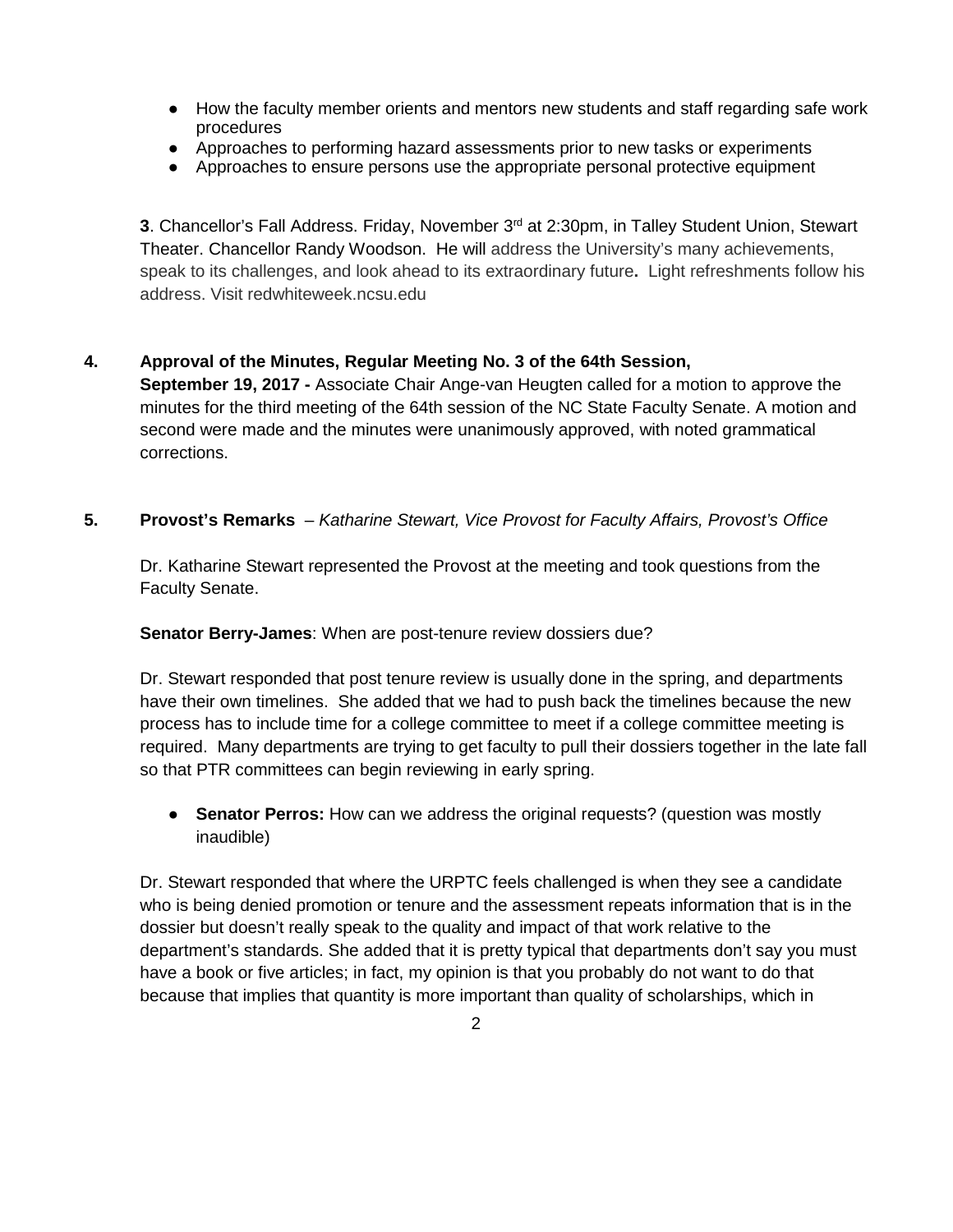general, is not the case. However, she added, where the URPTC runs into challenges is when they can't really tell how a department has evaluated the quality and the impact of the faculty member's work relative to their standards. It is really more about providing context for where the department feels the candidate is strong and where the candidate needs improvement.

**• Senator Perros:** So for the denials? (question was mostly inaudible)

Dr. Stewart responded that it is helpful for everybody; certainly, the candidate who is going up for associate professor can benefit from hearing from the DVF where they might want to focus their effort as they advance towards full professor. She added that where the URPTC runs into challenges is when they see a denial and cannot really understand what the thinking was of the faculty in evaluating that and making the decision that quality and impact were not where they needed to be.

**Senator Havner:** I know of at least two cases of very talented individuals in my department who did not receive tenure. It was not a matter of their research productivity or quality; it was personality. They were turned down by the departmental faculty on that issue alone because several key people strongly objected to them because of personal inter-relations.

Dr. Stewart responded that in general, we try very hard to follow the procedures that are published by the University; that information in the dossier that is added to the dossier is the official record. She added that with regard to collegiality, the Provost and I have had discussions about collegiality as a standard or as an issue. The URPTC discusses those kinds of issues as well and I can say that the Provost feels that collegiality can play a role in promotion and tenure discussions to the extent that collegiality affects a faculty member's productivity in the realms of responsibility. Dr. Stewart stated that we know faculty whose collegiality may affect their ability to function as a scholar or as a teacher or a mentor; we know other faculty who may have conflicts with colleagues but who remain productive in their realms of responsibility. She added that the Provost's position is that collegiality may play a role to the extent that it affects a faculty member's productivity in the realms of responsibility. She stated that as a University, we remain focused on the six realms of responsibility and how faculty are performing in those.

Dr. Stewart concluded by asking the Faculty Senate to let her know how she can better support them and if they have questions for the Provost, please send those through Chair Bird so that he can be prepared to answer those questions.

# **6. Faculty Ombudsman Program: An Update** - *Roy Baroff, Faculty Ombuds*

Background: The NC State Faculty Ombuds Office [\(facultyombuds.ncsu.edu\)](http://facultyombuds.ncsu.edu/) opened in late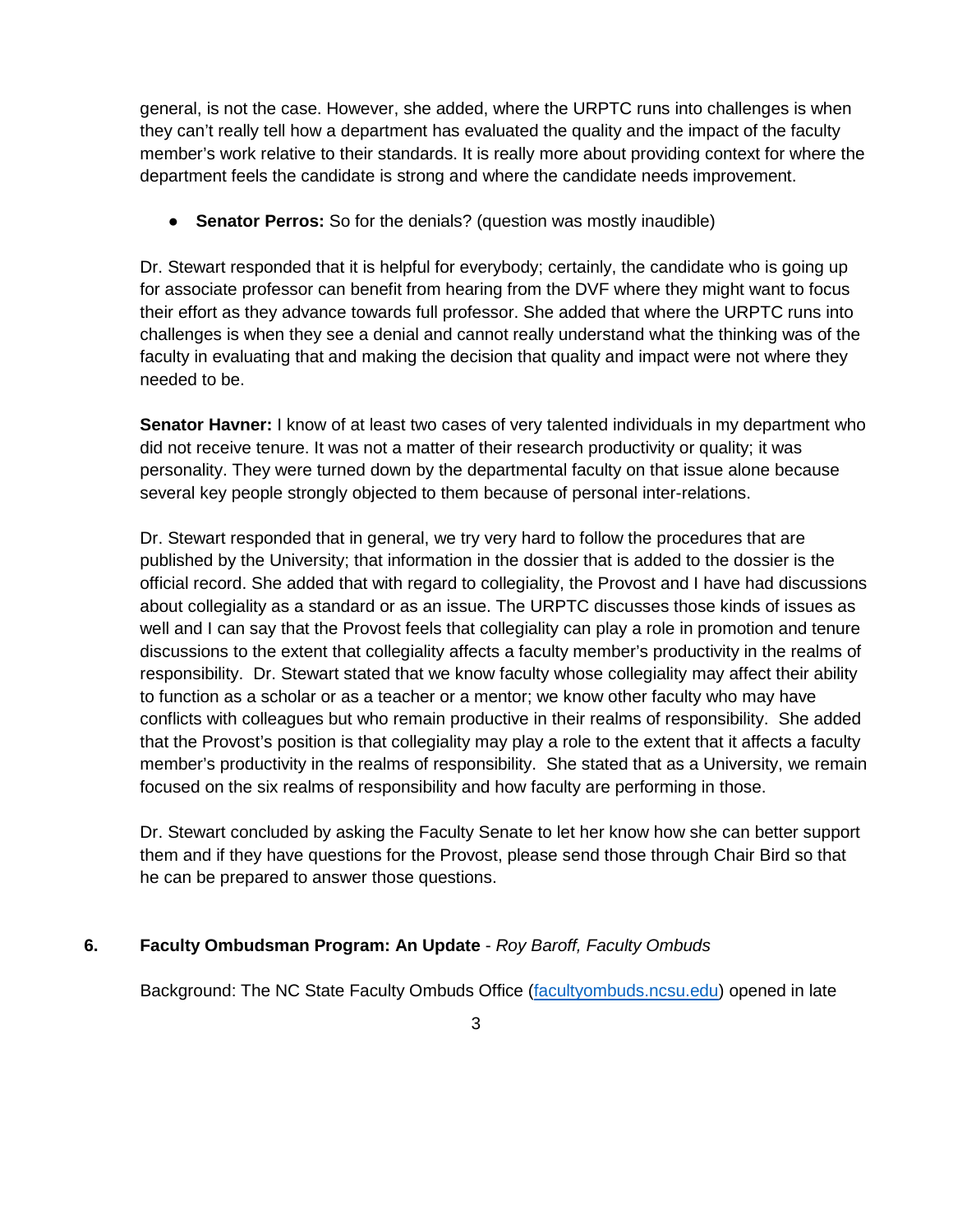February 2015 with Roy Baroff as the part-time contract ombuds. The office provides issue and conflict resolution services that are confidential, independent, informal, and impartial. The office published an annual report earlier this year and has additional data to share on its operations. The Ombuds Office would like to engage the Faculty Senate in discussion about office development and how it can best serve faculty across the university.

Mr. Baroff thanked the Faculty Senate for the invitation to provide an update regarding the Faculty Ombuds office. He pointed out the purpose and scope of the Faculty Ombuds office and stressed the confidentiality and independence of this office when assisting faculty.

He reminded the Senators of his neutrality and impartiality and that his purpose is to provide support for faculty and assist them in thinking through issues and concerns they may have. He added that he is not a representative nor an advocate for either faculty members nor the University.

He stated that in his role, he does a lot of listening and then tries to help support them and assist them in locating resources or strategizing as to what steps can be taken to resolve concerns and issues. Additionally, he added, in his role he can surface issues to the University regarding issues about policies or rules that may be brought to his attention by numerous individuals. He will determine where the aggregated information needs to go and will provide the information to the appropriate parties.

Review the Ombuds full presentation on the Faculty Senate website. Here:

<https://facultysenate.ncsu.edu/files/2017/10/2017-Faculty-Senate-Meeting-Agenda.pdf>

# **Questions from Faculty Senate:**

**Senator Berry-James:** Do you work for the University? Are you a University employee?

Mr. Baroff responded that no, he is not a University employee. He has a contract through the Provost's office for 20 hours per week to provide the Faculty Ombuds services and he also provides Staff Ombuds services as well. He asked the Senators for feedback regarding their thoughts about Ombuds services at NC State – both faculty and staff or otherwise – he welcomed those thoughts and feedback.

**Senator Sannes:** Regarding the idea about having certain broader issues surfaced to the University, in the three years you have been doing this, have there any of those.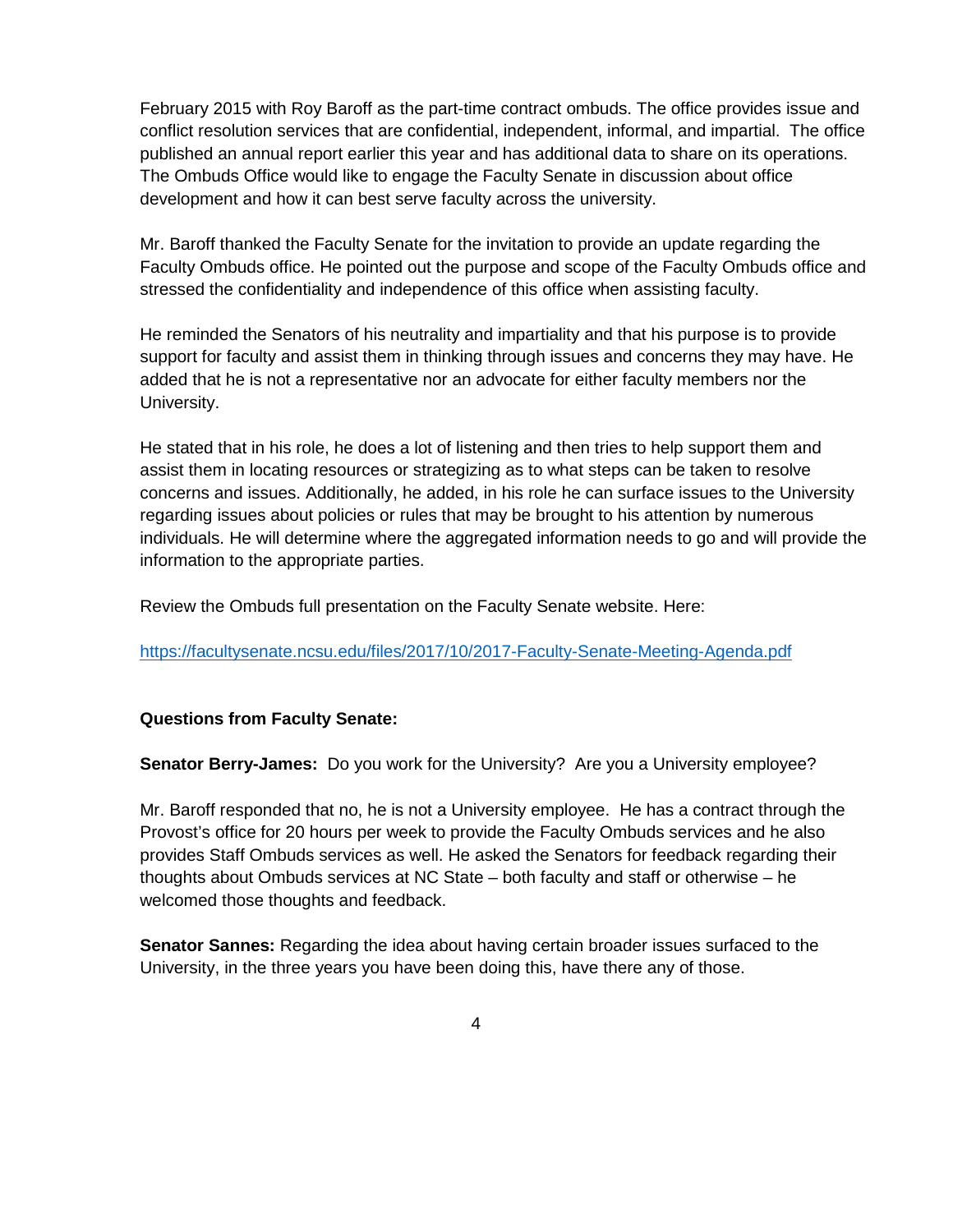Mr. Baroff responded that yes, there have been a few. On the faculty side, there was an issue about confidentiality about Departmental Voting Faculty voting and how something was reported that a faculty member brought. He added that when he looked at some of the regulations and FAQs it looked like there may be a gap in information, so this was an issue he brought forward. He added that typically, since his role is to try to address things at the most informal level, that's where he goes. He added that if there is something going on in a college, he might go to the Dean; if it is a department, he might go to the department head. However, he does not go anywhere if going there is going to risk exposure of where the information came from.

Mr. Baroff then reviewed case data, which is available for review on the presentation that is posted on the Faculty Senate website. Here:

### <https://facultysenate.ncsu.edu/files/2017/10/2017-Faculty-Senate-Meeting-Agenda.pdf>

**Senator Berry-James:** You mentioned that you refer people. To whom do you refer people? Do you refer to departments on campus, the counseling center?

Mr. Baroff responded that his referrals are more about "here are resources that exist that could perhaps be of assistance to you," for example, the faculty and staff assistance program, counseling, etc. He added that if people are concerned about fair treatment in the workplace, sometimes that referral would be to OIED; if it is a concern about resources, it could be Internal Audit and here's what they do; if it's a faculty issue, he may mention Faculty Senate as a resource – a range of different areas. He added that it is not typically outside resources but he does not discourage that if the person suggests them.

**Senator Berry-James:** So if I'm a faculty member and I teach at night and I'm concerned that in the seven years I've been here I've never seen a police officer walk the building when I'm night teaching. Would that be an issue I would bring to you or should I bring it directly to campus safety?

Mr. Baroff stated that he could be a sort of "triage" for things like this and if she is not sure where to turn, he will reach out to campus police or a department head or facilities, working together.

**Senator Eseryel** asked if he asks those who have sought his assistance if it has been a helpful experience.

Mr. Baroff responded that the data indicates that most is relatively positive in regard to feedback, with most being able to find resources that supported them. He does not have a question "what did you actually do."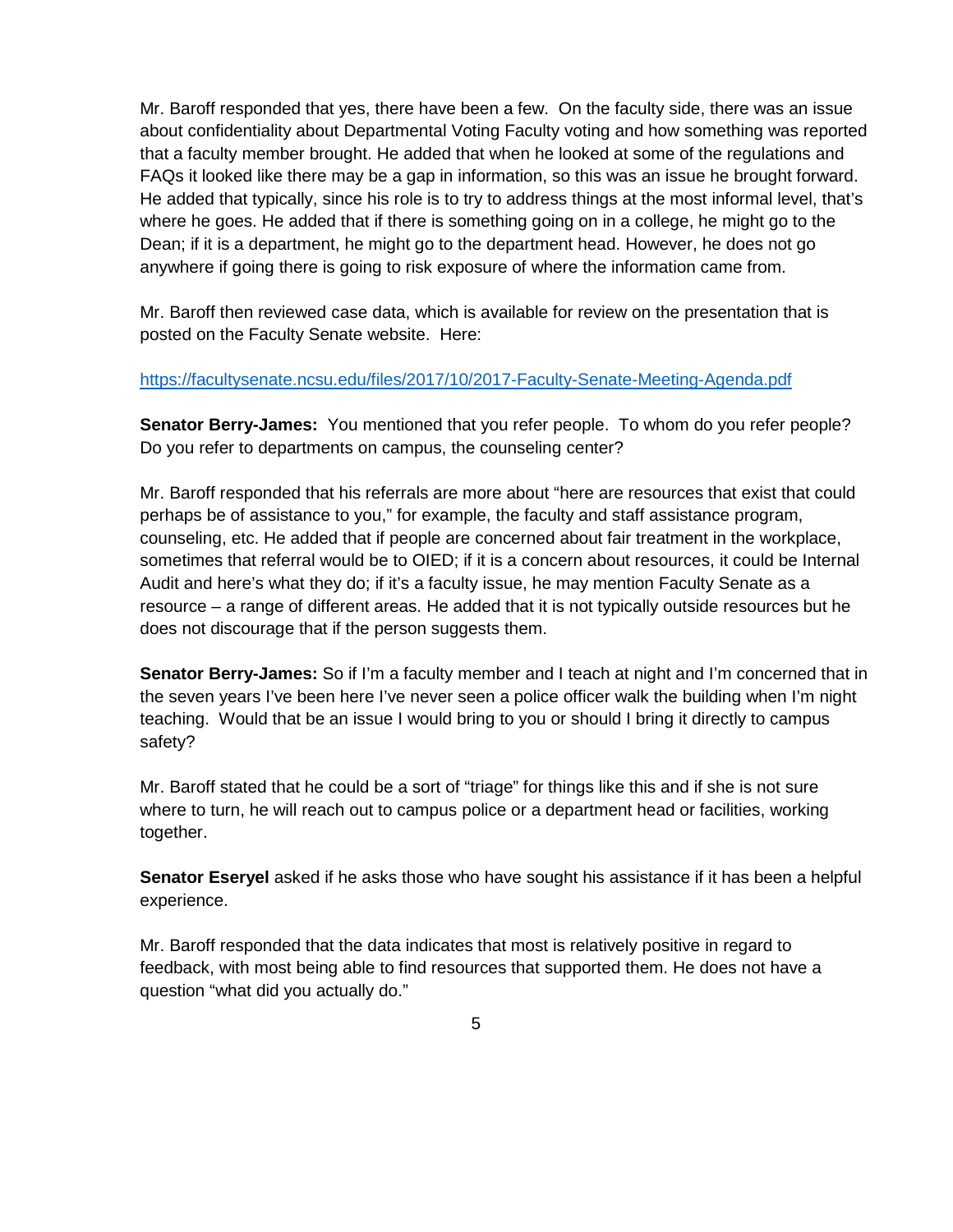**Senator Eseryel** asked if there is a reason why he is not an advocate for faculty. Some universities have someone in this position who becomes an advocate for the faculty.

Mr. Baroff responded that there are different kinds of Ombuds. He stated that he is considered an "organizational Ombuds," who is neutral and impartial. He added that if he takes on the role of being "your" advocate, then he is no longer neutral and impartial. He stated that classical Ombuds are advocate Ombuds, meaning that they play the same role and they are an advocate for the constituent that comes to see them.

**Senator Eseryel** asked why that is the case here? Did the University decide this?

Mr. Baroff responded that in the United States, the model that is typically in educational institutions is this kind of organizational Ombuds model. He added that he thinks it has merit to be this type of organizational Ombuds because being neutral and impartial and not being an advocate allows him to have contact with all the different perspectives and, if you will, the sides of a dispute. He added that there is a mediation program that the University has through Employee Relations, so he is not that type of formal mediator. He can serve as a facilitator and help people have better conversations.

Before taking additional questions, Mr. Baroff relayed information to the Faculty Senate regarding his Ombuds-related professional activities as he is representing NC State University. Those include:

- International Ombudsman Association Annual Conference Session presentation 2016, 2017,submitted for 2018
- Certified Organizational Ombudsman Practitioner Completed application, exam, interview
- American Bar Association Dispute Resolution Section Ombuds Committee and Legislative Subcommittee Chair
- Ombuds Perceptions Survey Participated in pilot survey from led by University of Nebraska at Omaha Professor & Ombuds in Communications Department

**Senator Sederoff:** Our common goals in Faculty Senate have to do with the fact that we are always looking for things we might be able to address or fix or change, and improve things for faculty. So in terms of those goals, what extent would transparency or the lack thereof create the problem? For example, budgets, resources, decision-making. These things are not common knowledge**.** 

Mr. Baroff responded that he has done some work with a department where budget issues were a concern that faculty shared with him. He stated that as a result, this department is now sharing information related to budgets with faculty. He added that the faculty in that department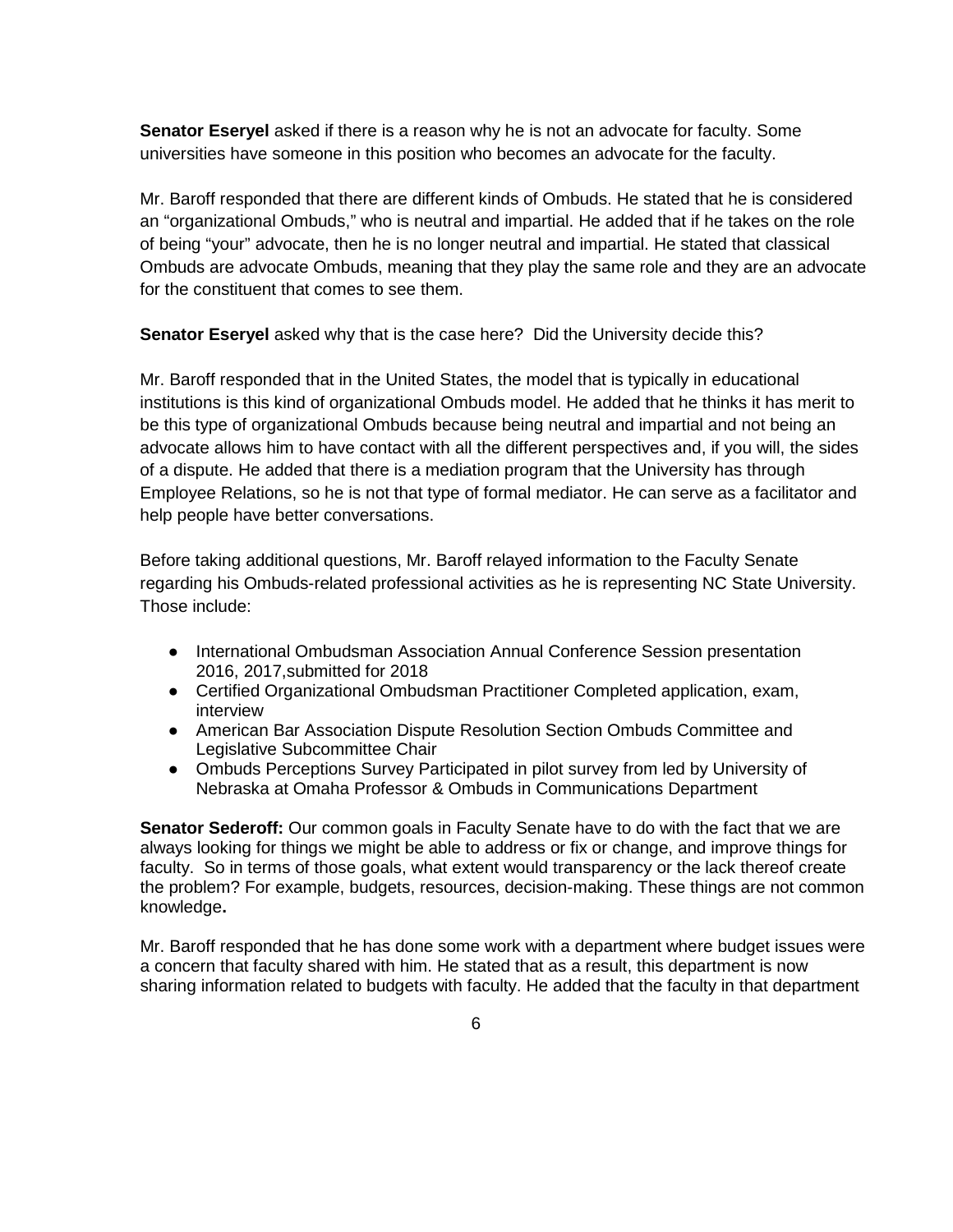identified the issue and were able to make a culture change as a result. "I am not in the position to say "here's what you need to do at NC State." It is more about me making observations." Mr. Baroff added that some of the compensation issues that have come to him have resulted in him exploring those issues and supporting those who brought it forward. He stated, "There are not that many compensation issues brought to my office, but there are some."

**Senator Huffman** asked what type of information he presents at the conferences he attends.

Mr. Baroff responded that, for example, the first conference he participated in he presented about how to open an Ombuds office. He went on to add that he opened the office here from the ground up, being given the road map by Faculty Senate a few years ago. He stated that this year he has submitted something that is mediation-related since he has taught mediation theory and practice to undergraduate and graduate students. Mr. Baroff added that he is also a professional mediator and a trainer in that field. He also stated that he does not share any specifics regarding cases during presentations, but does share office practices and demographic data. "This is a growing field - - more institutional offices are opening and many times people are looking for help in how to do that."

**Senator Berry-James:** You had about 129 people who came into the office and you shared data that said 45% of faculty at the University are tenured, in comparison to 42% that are nontenured track and 12.5% who are on the tenure-track. The data that was shared indicates 70% of the people you are interacting with are tenured, which is perplexing, and the bulk of the work that you have done is involving tenured faculty. I wonder what it is with the tenured faculty subpopulation. What are their concerns? Are the concerns around transparency and accountability and evaluation? Are there concerns around work-life balance, campus climate, unfair practices? What is it about tenure-track faculty that cause them to come over and see you in this mediated role? What are the issues for people who are tenured?

**Senator Bykova:** The data that was shown also demonstrated that most of the people who came to you are senior faculty. The question then is if there is this about climate and some kind of common issue? Where does this data take us then? The data is good but we should be able to use it.

Mr. Baroff responded that yes, the majority of people who come to him in the Faculty Ombuds role are full professors who are tenured and have been around here for a while – almost 70%. The kinds of issues that come to him are also those issues that are similar to those brought to him by newer faculty; that being, what is going on in the department, what is impacting them? For some of those who are more senior, it is "I'm trying to find out what's next," "I'm not getting support from my department leader." Mr. Baroff stated this is the reason for his project about managing faculty transitions – transitions to a range of things. His question is if you are a senior faculty member and you are trying to figure out what is next, what he has heard from faculty is that they have a great relationship with their department head and they are able to work it out. He has also heard of senior faculty who say, "I'm giving you 30 days and I'm out of here, because I'm not being supported and respected." Mr. Baroff continued by stating that he thinks NC State could do a better job of handling those kinds of transitions, but he also thinks they do a really good job at bringing people into the departments – onboarding, mentoring, and support.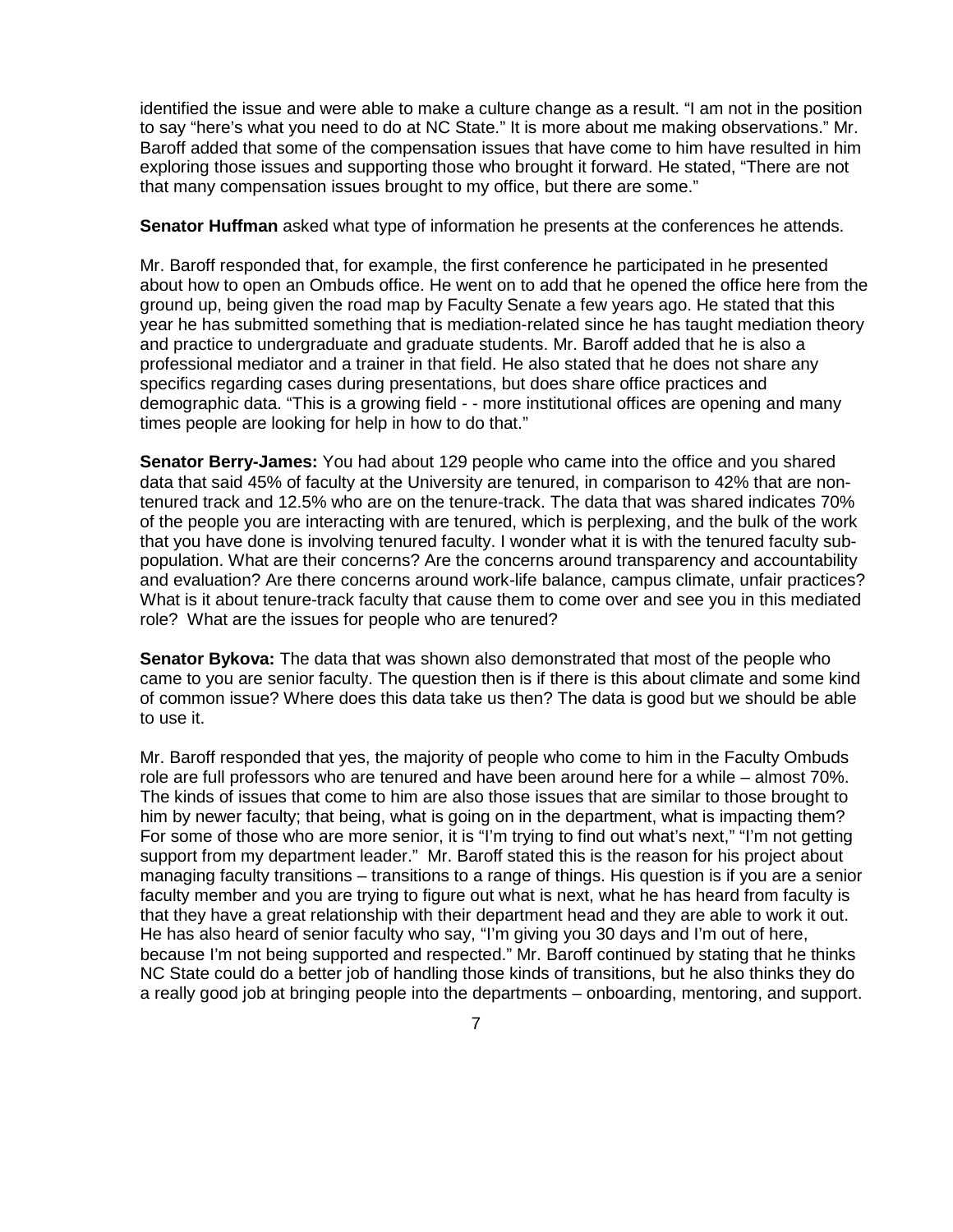He added that it is the transitions, work-life balance, sometimes it's things from off-campus that are impacting them on-campus that they need help working through, like medical issues, etc. He will then connect them with resources to assist them. He welcomes input in collecting data in different ways since this is not his expertise.

**Senator Eseryel:** If there were something in the culture or things that as a University that we need to improve, the data would be very useful to us.

Mr. Baroff stated that one of his next steps is to develop the data that he has gathered, all the while keeping things confidential and neutral. He thinks we are doing good work and we are on the right track, but there is room for improvement.

**Senator Bykova:** Thank you very much for the work that you do. This information is important and from this data, I see that something is not right and should be taken seriously. I hear from my own college from senior faculty that they are not satisfied in how they are treated – for a number of reasons. These are concerns for all of us and we need to discuss this and let people know we are interested in hearing about their concerns and we are interested in improvement. This is exactly what we need.

Mr. Baroff commented that one thing he would say is that conflict is around us all day every day, everywhere. "It is more a question of how you engage with it and manage it. The issues may be part and parcel of any large organization and I am not sure that I would be alarmed by this data." He added that he also thinks it is important to understand how he can have a broader institutional impact.

**Senator Sederoff:** Do we need legal advocates?

Mr. Baroff stated that having access to legal information and legal advocates is important and Faculty has them if they want them. "The University lawyers represent the University; they do not represent individuals at the University." He stated that if Senator Sederoff is asking should there be faculty legal services, he stated that he does not know about that.

**Senator Sederoff:** The job of the legal counsel for the University is to protect the University from people like me.

Dr. Kellner pointed out that avoiding any contact with University lawyers is the goal of this whole process because they work for the University. So keeping everything in a non-advocate and non-adversarial situation is very important. He then spoke regarding the grievance process at the University and stated that he thought that Mr. Baroff's data looked good. He added that the creation of the Ombuds office was a result of needing additional resources for the faculty in trying to keep things as far from the legal process as possible, with someone who has a legal background.

Chair Bird thanked Mr. Baroff for speaking to the Faculty Senate.